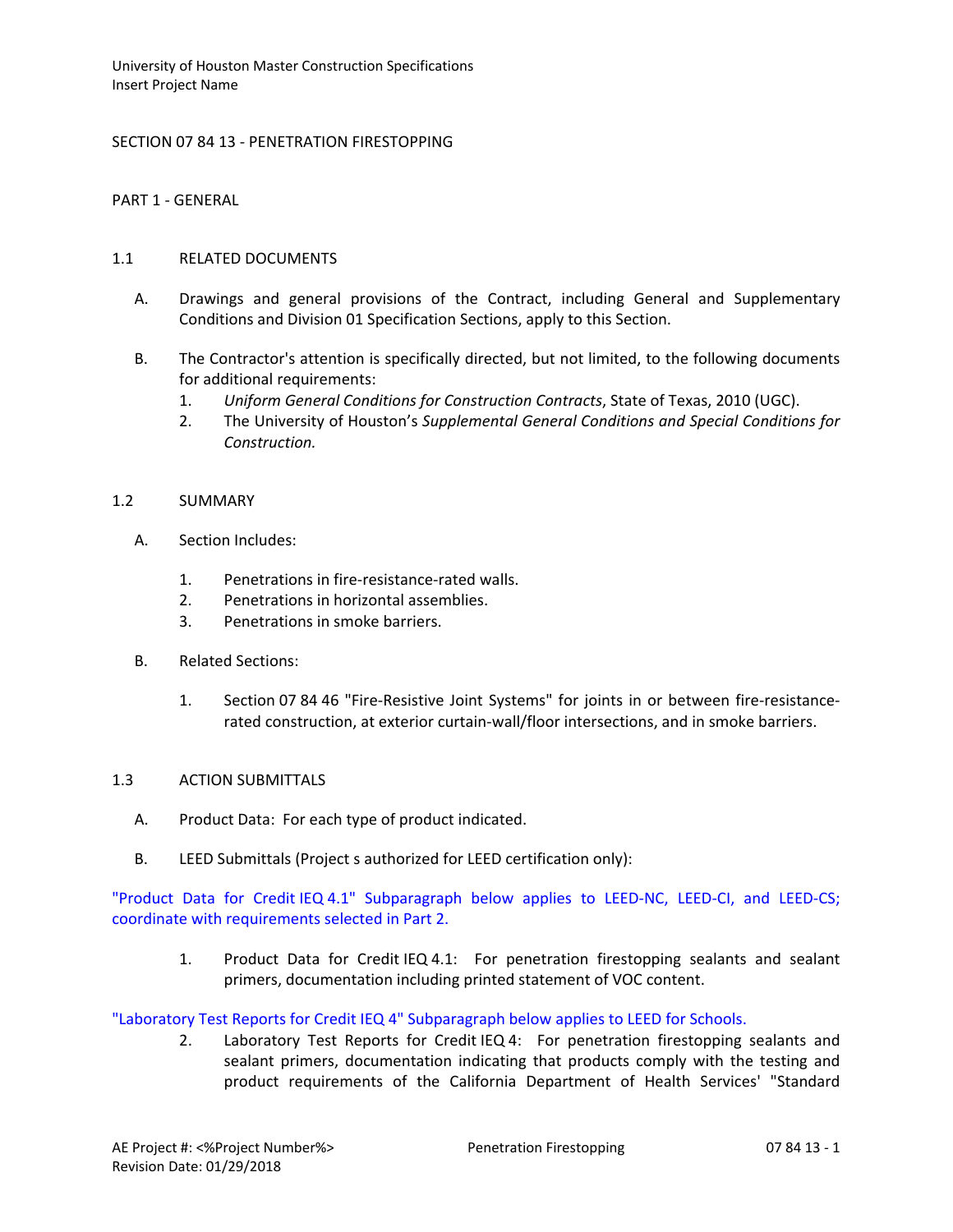> Practice for the Testing of Volatile Organic Emissions from Various Sources Using Small-Scale Environmental Chambers."

C. Product Schedule: For each penetration firestopping system. Include location and design designation of qualified testing and inspecting agency.

Retain subparagraph below only after verifying that authorities having jurisdiction will accept modifications handled by method in subparagraph.

1. Where Project conditions require modification to a qualified testing and inspecting agency's illustration for a particular penetration firestopping condition, submit illustration, with modifications marked, approved by penetration firestopping manufacturer's fire-protection engineer as an engineering judgment or equivalent fireresistance-rated assembly.

## 1.4 INFORMATIONAL SUBMITTALS

- A. Qualification Data: For qualified Installer.
- B. Installer Certificates: From Installer indicating penetration firestopping has been installed in compliance with requirements and manufacturer's written recommendations.
- C. Product Test Reports: Based on evaluation of comprehensive tests performed by a qualified testing agency, for penetration firestopping.

#### 1.5 QUALITY ASSURANCE

- A. Installer Qualifications: A firm that has been approved by FM Global according to FM Global 4991, "Approval of Firestop Contractors," or been evaluated by UL and found to comply with its "Qualified Firestop Contractor Program Requirements."
- B. Installer Qualifications: A firm experienced in installing penetration firestopping similar in material, design, and extent to that indicated for this Project, whose work has resulted in construction with a record of successful performance. Qualifications include having the necessary experience, staff, and training to install manufacturer's products per specified requirements. Manufacturer's willingness to sell its penetration firestopping products to Contractor or to Installer engaged by Contractor does not in itself confer qualification on buyer.
- C. Fire-Test-Response Characteristics: Penetration firestopping shall comply with the following requirements:
	- 1. Penetration firestopping tests are performed by a qualified testing agency acceptable to authorities having jurisdiction.
	- 2. Penetration firestopping is identical to those tested per testing standard referenced in "Penetration Firestopping" Article. Provide rated systems complying with the following requirements: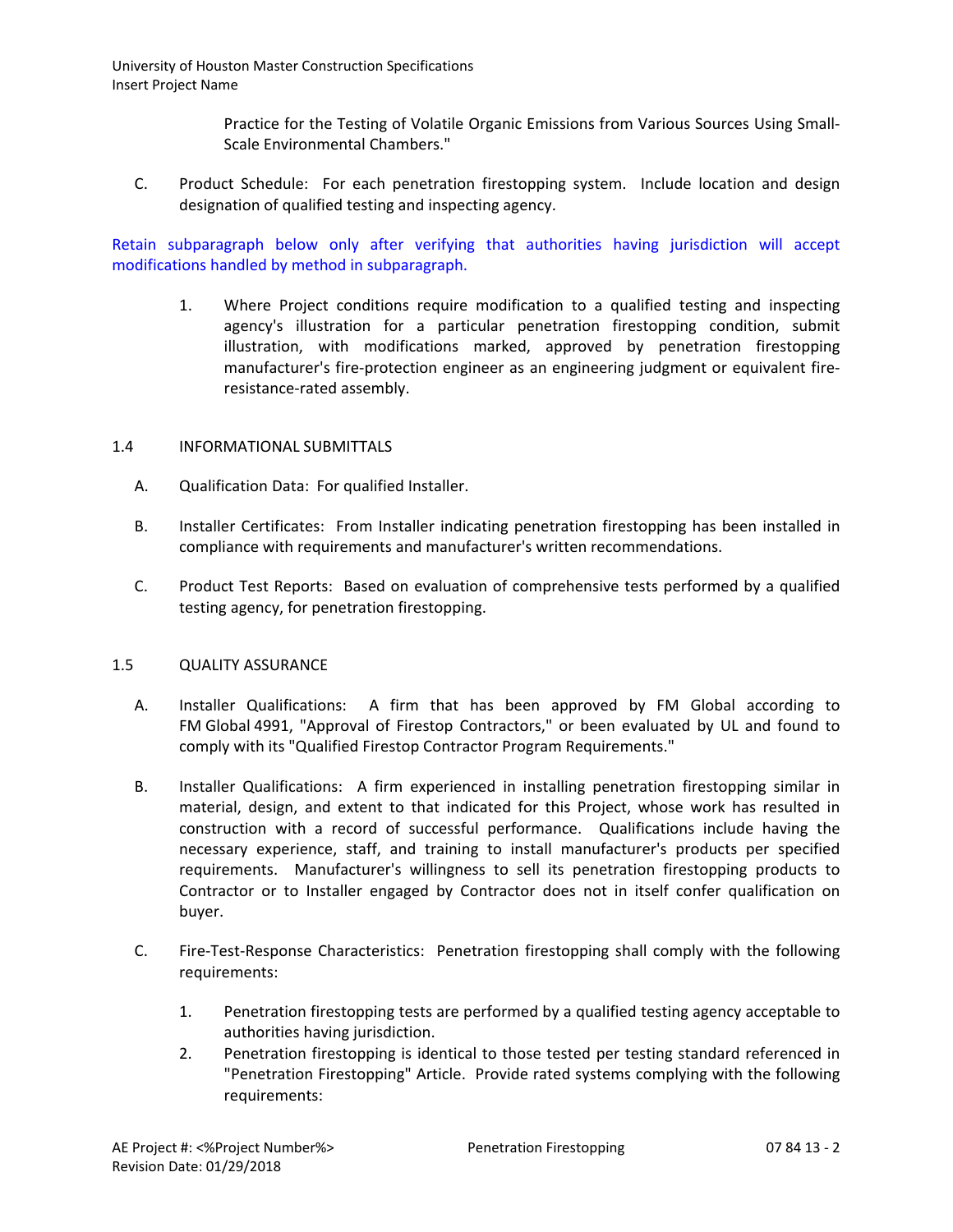- a. Penetration firestopping products bear classification marking of qualified testing and inspecting agency.
- b. Classification markings on penetration firestopping correspond to designations listed by the following:
	- 1) UL in its "Fire Resistance Directory."
	- 2) Intertek ETL SEMKO in its "Directory of Listed Building Products."
	- 3) FM Global in its "Building Materials Approval Guide."
	- 4) .
- D. Preinstallation Conference: Conduct conference at Project site .

## 1.6 PROJECT CONDITIONS

- A. Environmental Limitations: Do not install penetration firestopping when ambient or substrate temperatures are outside limits permitted by penetration firestopping manufacturers or when substrates are wet because of rain, frost, condensation, or other causes.
- B. Install and cure penetration firestopping per manufacturer's written instructions using natural means of ventilations or, where this is inadequate, forced-air circulation.

## 1.7 COORDINATION

- A. Coordinate construction of openings and penetrating items to ensure that penetration firestopping is installed according to specified requirements.
- B. Coordinate sizing of sleeves, openings, core-drilled holes, or cut openings to accommodate penetration firestopping.
- C. Notify Owner's testing agency at least seven days in advance of penetration firestopping installations; confirm dates and times on day preceding each series of installations.

# PART 2 - PRODUCTS

#### 2.1 MANUFACTURERS

- A. [Manufacturers:](http://www.specagent.com/LookUp/?ulid=5260&mf=04&src=wd) Subject to compliance with requirements, available manufacturers offering products that may be incorporated into the Work include, but are not limited to, the following:
	- 1. [A/D Fire Protection Systems Inc.](http://www.specagent.com/LookUp/?uid=123456801247&mf=04&src=wd)
	- 2. [Grace Construction Products.](http://www.specagent.com/LookUp/?uid=123456801248&mf=04&src=wd)
	- 3. [Hilti, Inc.](http://www.specagent.com/LookUp/?uid=123456801249&mf=04&src=wd)
	- 4. [Nelson Firestop Products.](http://www.specagent.com/LookUp/?uid=123456801251&mf=04&src=wd)
	- 5. [NUCO Inc.](http://www.specagent.com/LookUp/?uid=123456801252&mf=04&src=wd)
	- 6. [RectorSeal Corporation.](http://www.specagent.com/LookUp/?uid=123456801254&mf=04&src=wd)
	- 7. [Specified Technologies Inc.](http://www.specagent.com/LookUp/?uid=123456801255&mf=04&src=wd)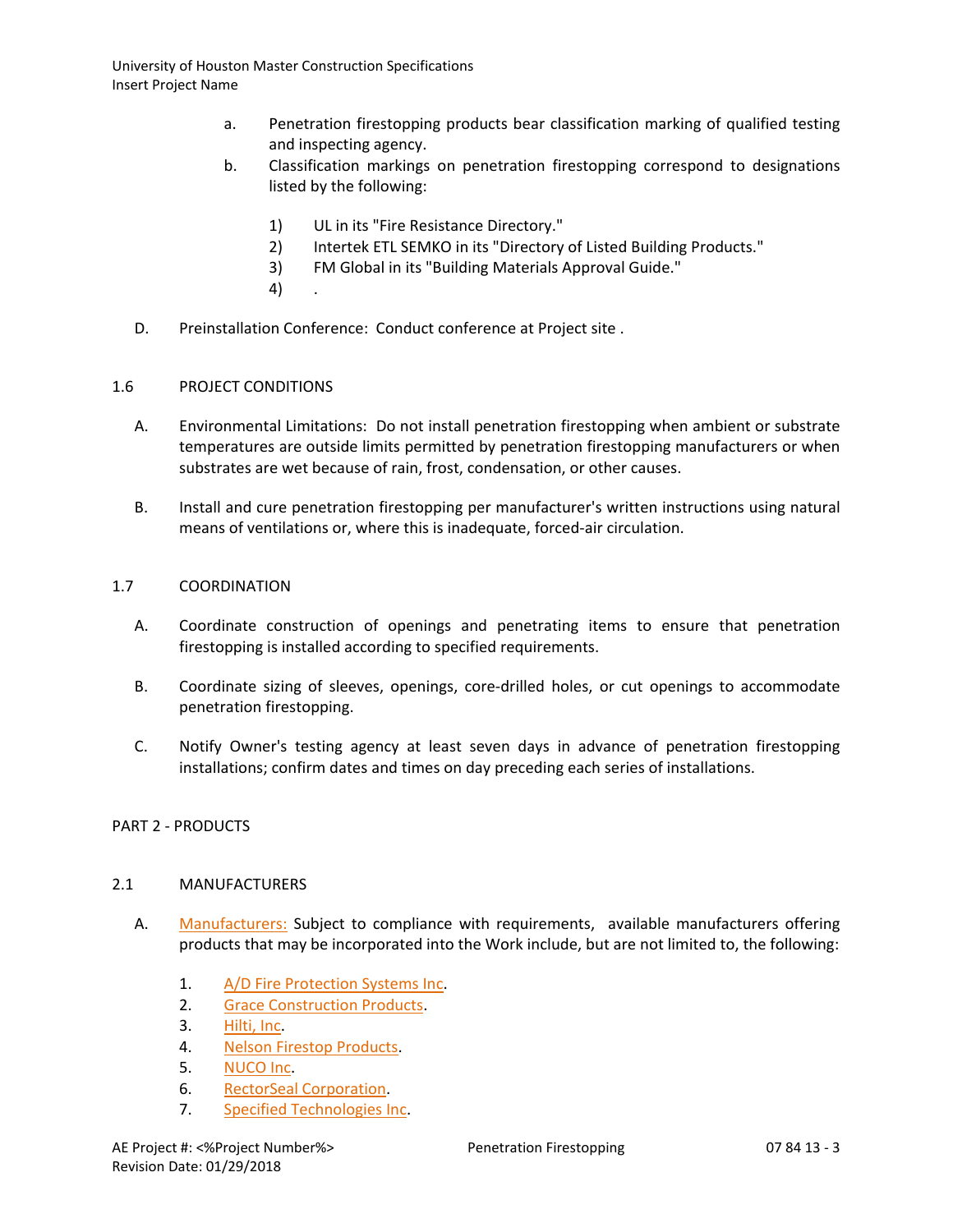- 8. [3M Fire Protection Products.](http://www.specagent.com/LookUp/?uid=123456801256&mf=04&src=wd)
- 9. [Tremco, Inc.; Tremco Fire Protection Systems Group.](http://www.specagent.com/LookUp/?uid=123456801257&mf=04&src=wd)
- 10. [USG Corporation.](http://www.specagent.com/LookUp/?uid=123456801258&mf=04&src=wd)
- 11. Substitutions: See Section 01 25 00 Substitution Procedures.

## 2.2 PENETRATION FIRESTOPPING

- A. Provide penetration firestopping that is produced and installed to resist spread of fire according to requirements indicated, resist passage of smoke and other gases, and maintain original fire-resistance rating of construction penetrated. Penetration firestopping systems shall be compatible with one another, with the substrates forming openings, and with penetrating items if any.
- B. Accessories: Provide components for each penetration firestopping system that are needed to install fill materials and to maintain ratings required. Use only those components specified by penetration firestopping manufacturer and approved by qualified testing and inspecting agency for firestopping indicated.
	- 1. Permanent forming/damming/backing materials, including the following:
		- a. Slag-wool-fiber or rock-wool-fiber insulation.
		- b. Sealants used in combination with other forming/damming/backing materials to prevent leakage of fill materials in liquid state.
		- c. Fire-rated form board.
		- d. Fillers for sealants.
	- 2. Temporary forming materials.
	- 3. Substrate primers.
	- 4. Collars.
	- 5. Steel sleeves.

#### 2.3 FILL MATERIALS

- A. Cast-in-Place Firestop Devices: Factory-assembled devices for use in cast-in-place concrete floors and consisting of an outer metallic sleeve lined with an intumescent strip, a radial extended flange attached to one end of the sleeve for fastening to concrete formwork, and a neoprene gasket.
- B. Latex Sealants: Single-component latex formulations that do not re-emulsify after cure during exposure to moisture.
- C. Firestop Devices: Factory-assembled collars formed from galvanized steel and lined with intumescent material sized to fit specific diameter of penetrant.
- D. Intumescent Composite Sheets: Rigid panels consisting of aluminum-foil-faced elastomeric sheet bonded to galvanized-steel sheet.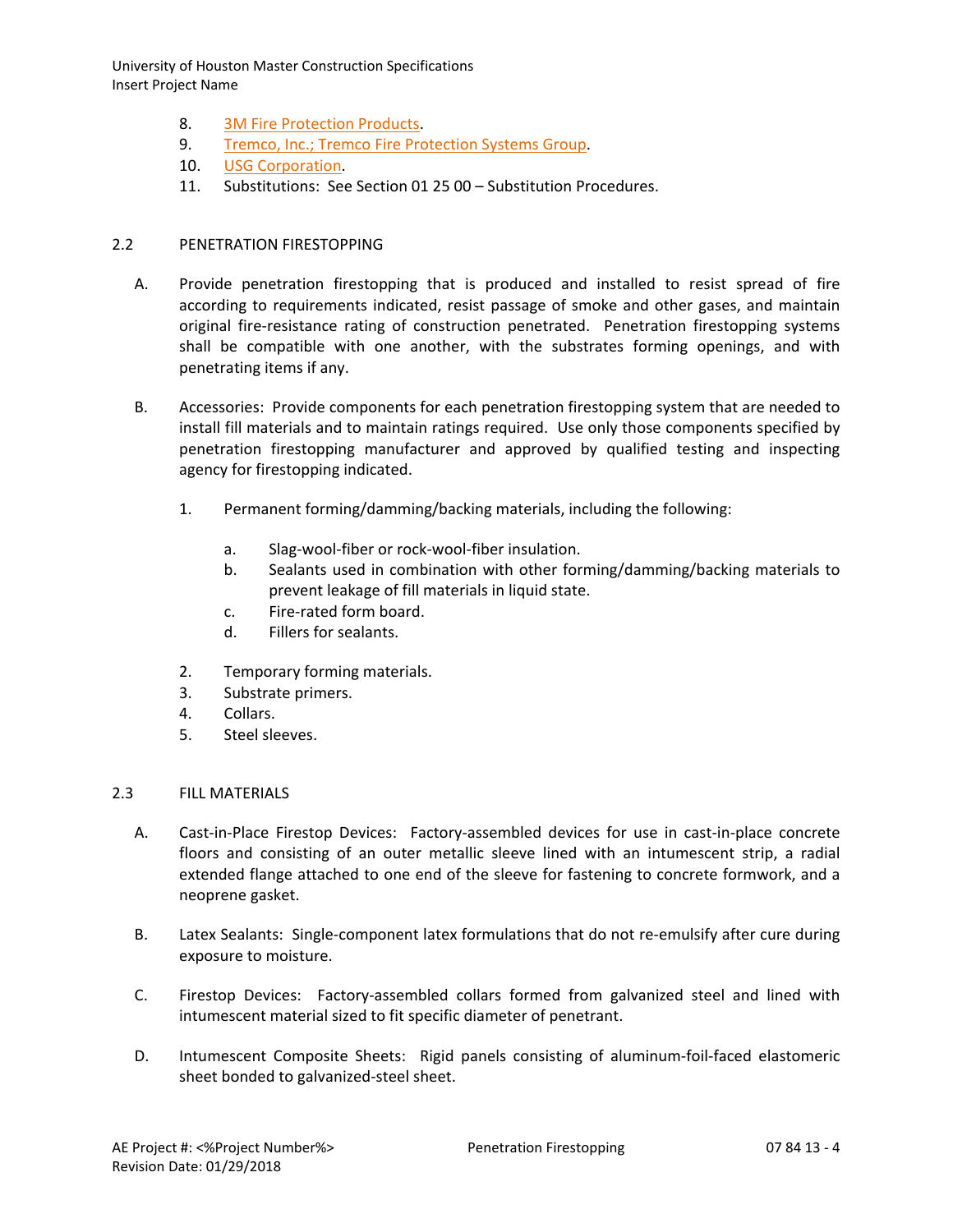- E. Intumescent Putties: Nonhardening dielectric, water-resistant putties containing no solvents, inorganic fibers, or silicone compounds.
- F. Intumescent Wrap Strips: Single-component intumescent elastomeric sheets with aluminum foil on one side.
- G. Mortars: Prepackaged dry mixes consisting of a blend of inorganic binders, hydraulic cement, fillers, and lightweight aggregate formulated for mixing with water at Project site to form a nonshrinking, homogeneous mortar.
- H. Pillows/Bags: Reusable heat-expanding pillows/bags consisting of glass-fiber cloth cases filled with a combination of mineral-fiber, water-insoluble expansion agents, and fire-retardant additives. Where exposed, cover openings with steel-reinforcing wire mesh to protect pillows/bags from being easily removed.
- I. Silicone Foams: Multicomponent, silicone-based liquid elastomers that, when mixed, expand and cure in place to produce a flexible, nonshrinking foam.
- J. Silicone Sealants: Single-component, silicone-based, neutral-curing elastomeric sealants of grade indicated below:
	- 1. Grade: Pourable (self-leveling) formulation for openings in floors and other horizontal surfaces, and nonsag formulation for openings in vertical and sloped surfaces, unless indicated firestopping limits use of nonsag grade for both opening conditions.

# 2.4 MIXING

A. For those products requiring mixing before application, comply with penetration firestopping manufacturer's written instructions for accurate proportioning of materials, water (if required), type of mixing equipment, selection of mixer speeds, mixing containers, mixing time, and other items or procedures needed to produce products of uniform quality with optimum performance characteristics for application indicated.

# PART 3 - EXECUTION

#### 3.1 EXAMINATION

- A. Examine substrates and conditions, with Installer present, for compliance with requirements for opening configurations, penetrating items, substrates, and other conditions affecting performance of the Work.
- B. Proceed with installation only after unsatisfactory conditions have been corrected.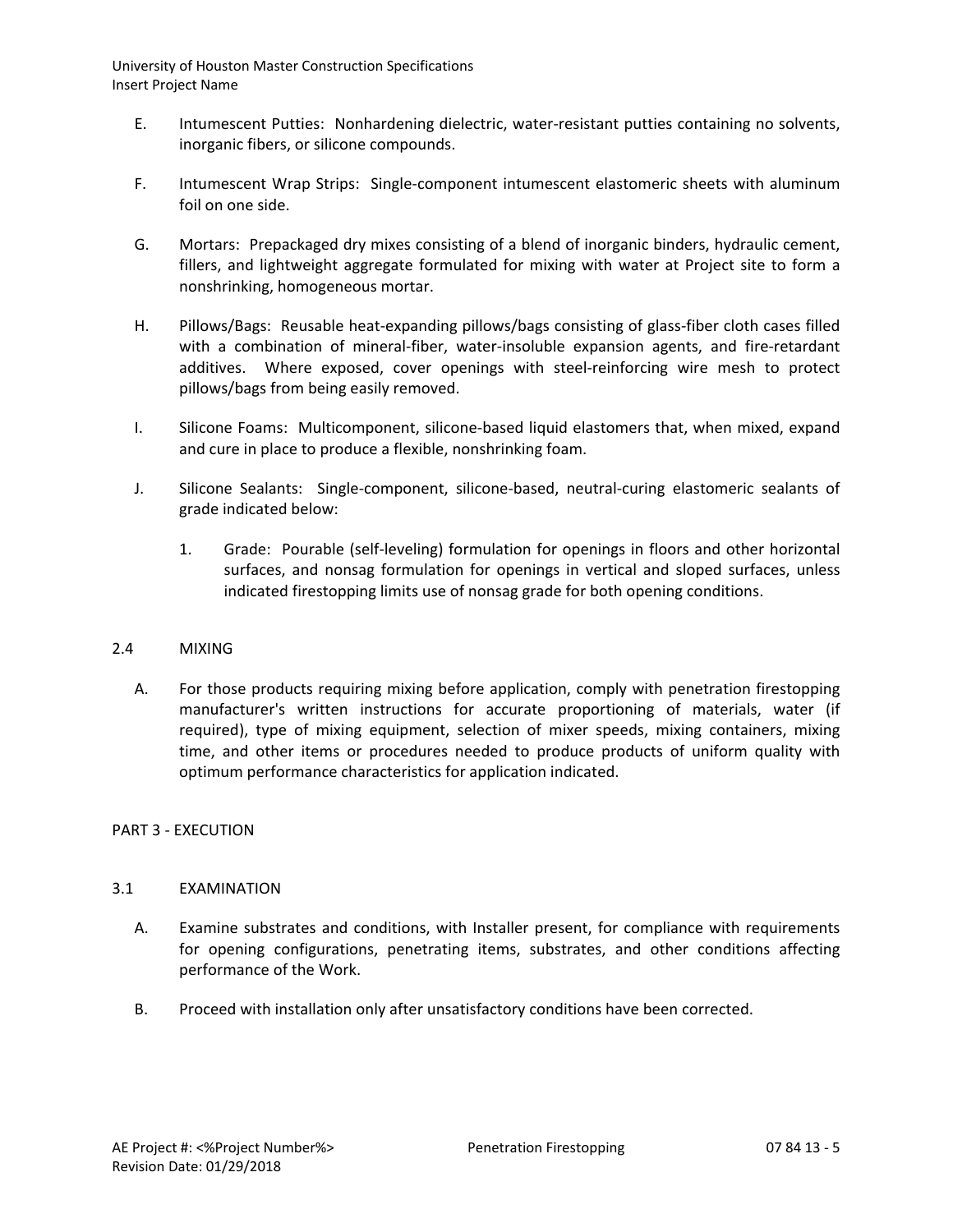## 3.2 PREPARATION

- A. Surface Cleaning: Clean out openings immediately before installing penetration firestopping to comply with manufacturer's written instructions and with the following requirements:
	- 1. Remove from surfaces of opening substrates and from penetrating items foreign materials that could interfere with adhesion of penetration firestopping.
	- 2. Clean opening substrates and penetrating items to produce clean, sound surfaces capable of developing optimum bond with penetration firestopping. Remove loose particles remaining from cleaning operation.
	- 3. Remove laitance and form-release agents from concrete.
- B. Priming: Prime substrates where recommended in writing by manufacturer using that manufacturer's recommended products and methods. Confine primers to areas of bond; do not allow spillage and migration onto exposed surfaces.
- C. Masking Tape: Use masking tape to prevent penetration firestopping from contacting adjoining surfaces that will remain exposed on completion of the Work and that would otherwise be permanently stained or damaged by such contact or by cleaning methods used to remove stains. Remove tape as soon as possible without disturbing firestopping's seal with substrates.

# 3.3 INSTALLATION

- A. General: Install penetration firestopping to comply with manufacturer's written installation instructions and published drawings for products and applications indicated.
- B. Install forming materials and other accessories of types required to support fill materials during their application and in the position needed to produce cross-sectional shapes and depths required to achieve fire ratings indicated.
	- 1. After installing fill materials and allowing them to fully cure, remove combustible forming materials and other accessories not indicated as permanent components of firestopping.
- C. Install fill materials for firestopping by proven techniques to produce the following results:
	- 1. Fill voids and cavities formed by openings, forming materials, accessories, and penetrating items as required to achieve fire-resistance ratings indicated.
	- 2. Apply materials so they contact and adhere to substrates formed by openings and penetrating items.
	- 3. For fill materials that will remain exposed after completing the Work, finish to produce smooth, uniform surfaces that are flush with adjoining finishes.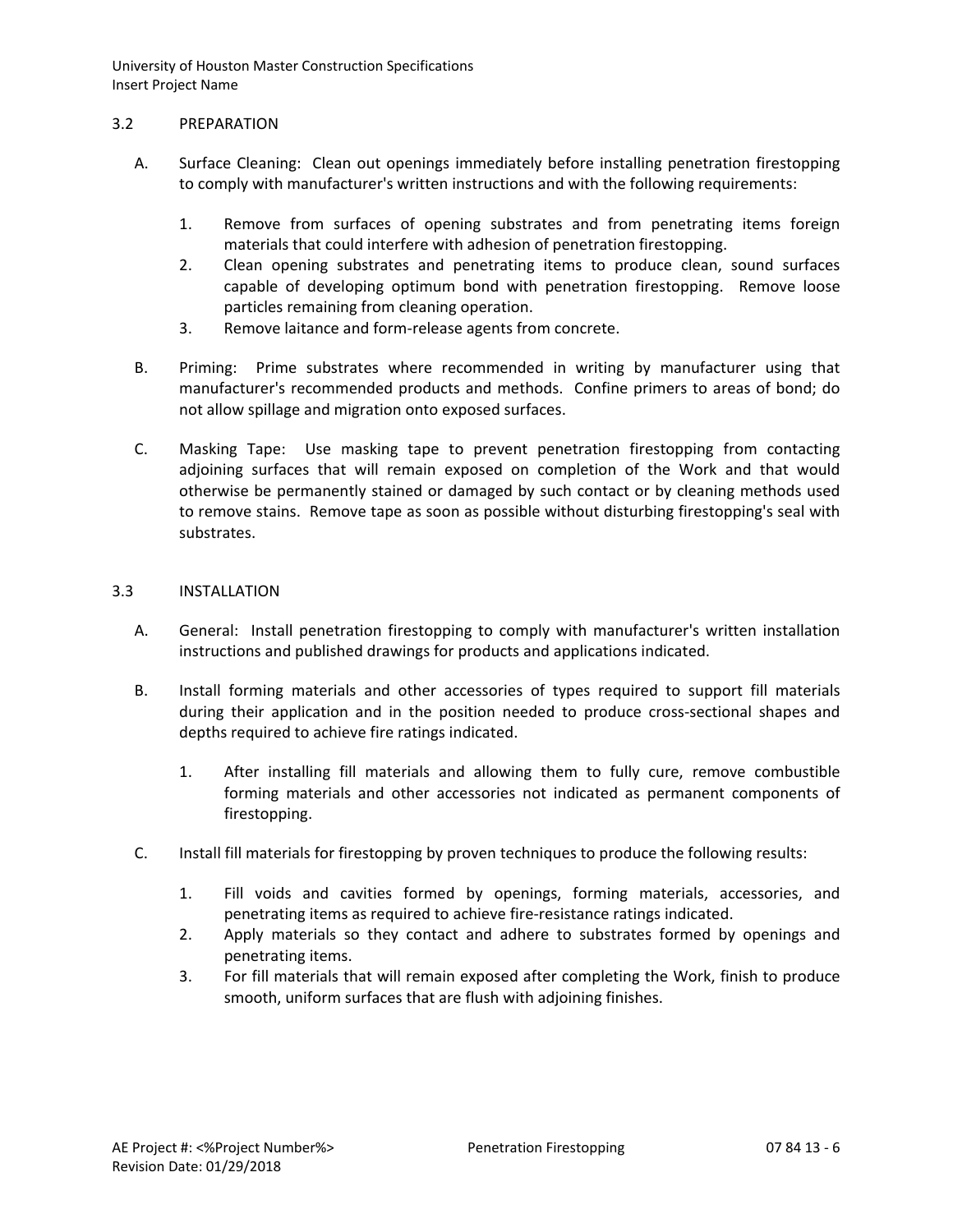## 3.4 IDENTIFICATION

- A. Identify penetration firestopping with preprinted metal or plastic labels. Attach labels permanently to surfaces adjacent to and within 6 inches of firestopping edge so labels will be visible to anyone seeking to remove penetrating items or firestopping. Use mechanical fasteners or self-adhering-type labels with adhesives capable of permanently bonding labels to surfaces on which labels are placed. Include the following information on labels:
	- 1. The words "Warning Penetration Firestopping Do Not Disturb. Notify Building Management of Any Damage."
	- 2. Contractor's name, address, and phone number.
	- 3. Designation of applicable testing and inspecting agency.
	- 4. Date of installation.
	- 5. Manufacturer's name.
	- 6. Installer's name.

# 3.5 FIELD QUALITY CONTROL

- A. Owner will engage a qualified testing agency to perform tests and inspections.
- B. Where deficiencies are found or penetration firestopping is damaged or removed because of testing, repair or replace penetration firestopping to comply with requirements.
- C. Proceed with enclosing penetration firestopping with other construction only after inspection reports are issued and installations comply with requirements.

#### 3.6 CLEANING AND PROTECTION

- A. Clean off excess fill materials adjacent to openings as the Work progresses by methods and with cleaning materials that are approved in writing by penetration firestopping manufacturers and that do not damage materials in which openings occur.
- B. Provide final protection and maintain conditions during and after installation that ensure that penetration firestopping is without damage or deterioration at time of Substantial Completion. If, despite such protection, damage or deterioration occurs, immediately cut out and remove damaged or deteriorated penetration firestopping and install new materials to produce systems complying with specified requirements.

# 3.7 PENETRATION FIRESTOPPING SCHEDULE

- A. Where UL-classified systems are indicated, they refer to system numbers in UL's "Fire Resistance Directory" under product Category XHEZ.
- B. Where Intertek ETL SEMKO-listed systems are indicated, they refer to design numbers in Intertek ETL SEMKO's "Directory of Listed Building Products" under "Firestop Systems."